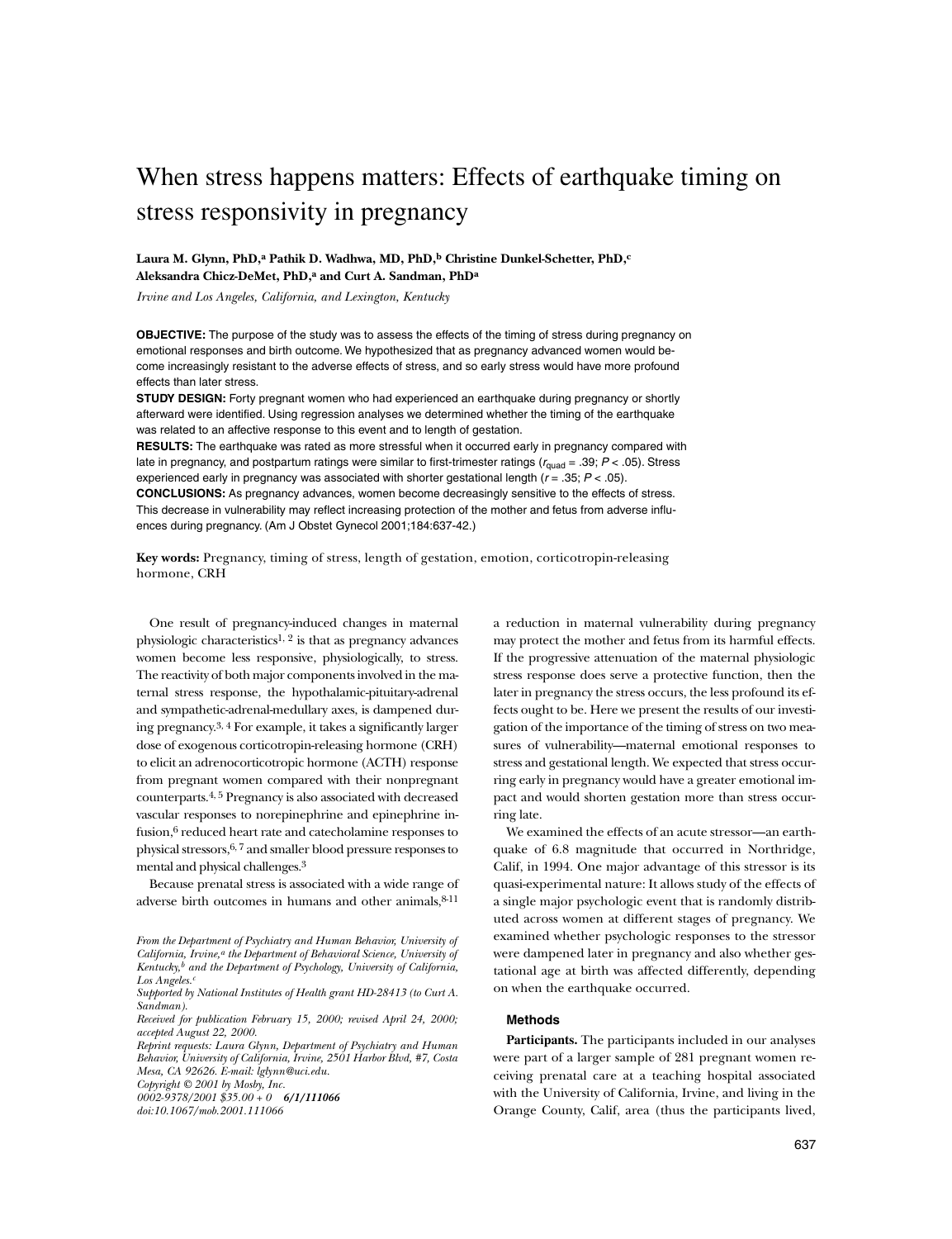on average, 50 miles from the epicenter of the earthquake). All participants gave written, informed consent, and the study was approved by the Institutional Review Board of the University of California, Irvine. From this larger study sample we identified women who had experienced the earthquake while pregnant or within 6 weeks of delivery. Our subsample did not differ from the larger sample in demographic characteristics (age, ethnicity, marital status, or parity), two of the key predictor variables (obstetric risk for preterm birth and CRH concentration), or the birth outcome variable under investigation (length of gestation; *t* tests were computed for the continuous variables, and  $\chi^2$  tests were conducted for the categoric variables; *P* > .15 for all). Four women who had experienced the earthquake during our study period were omitted from the analyses (3 because of elective cesarean section and 1 because the CRH concentration was >12 SD above the mean); thus 40 women remained under study.

**Earthquake stress and psychologic response.** We determined whether the point of gestation at which the earthquake occurred was related to the psychologic impact of this event by examining responses given on a life-events inventory.8 Each woman rated how upsetting or aversive she found the earthquake on a 4-point Likert-type scale with the end points *not at all* and *extremely*. This life-events inventory was completed at 32 weeks' gestation (women reported events that had occurred since the beginning of pregnancy up to that study visit) and also at 6 weeks post partum (here the women reported on all events from the first visit up to the present).

We assessed the relation between psychologic response and stress by regressing timing of the earthquake on psychologic response to the earthquake with a quadratic function. (It is not until 6 to 12 weeks post partum that the hypothalamic-pituitary-adrenal response is fully restored, and thus a quadratic function is appropriate for this analysis.12) We anticipated a decline in affective response as pregnancy advanced and an increase in the response after parturition when the maternal physiologic characteristics were returning gradually to their nonpregnant state.

**Earthquake stress and birth outcome.** We next examined whether the timing of stress affected birth outcome. Specifically, we examined whether the offspring of those who experienced stress early in pregnancy would be born at a younger gestational age than the offspring of those who experienced stress later. The occurrence of the earthquake early in pregnancy, when the effects of stress are greatest, was expected to shorten gestation the most, whereas the occurrence of the earthquake late would have a smaller effect on gestation. (Of course, the occurrence of the earthquake during the postpartum period could not affect gestational length and therefore creates an excellent comparison group.) Gestational age at birth was determined by the best obstetric estimate on the basis of a combination of last menstrual period and early uterine size and was confirmed by ultrasonography. For cases in which a discrepancy between last menstrual period, clinical examination, and ultrasonography exceeded the margin of error of ultrasonographic biometric parameters for gestational age, the estimate of gestational age was revised according to the results of the ultrasonography.

We regressed timing of the earthquake on gestational age at birth to assess the effects of timing of stress on length of gestation. The latest delivery among those who experienced the earthquake post partum was at 41 weeks, and so for this analysis each participant who experienced the earthquake post partum was assigned a score of 41.5 weeks.

We also examined whether stress is associated with gestational length after we controlled for the effects of two other established predictors—obstetric risk and CRH concentrations. It has been shown that women who have a history of certain medical conditions or who experience certain medical conditions during pregnancy deliver earlier.13 Further, maternal plasma concentrations of CRH, a neuropeptide produced by the placenta that plays a role in regulating maternal and fetal pituitary-adrenal function, are related to lower gestational age at birth.14-16 An obstetric risk score was assigned by summing the number of medical conditions (historical and current)<sup>17</sup> related to low gestational age at birth for each participant. We entered the obstetric risk and CRH variables into a hierarchic regression model with timing of stress to determine their combined effects on length of gestation.

CRH concentrations were determined by radioimmunoassay (Peninsula Laboratories, Belmont, Calif). Maternal plasma samples were collected at  $32.1 \pm 0.8$  weeks' gestation. These samples were acidified with an equal amount of 1% trifluoroacetic acid and centrifuged at 17,000*g* (20 minutes) at 4°C. Plasma-loaded C18 Spice-Pak (Analtech, Inc, Newark, Del) columns (preactivated with 60% acetonitrile and 1% trifluoroacetic acid; washed with 1% trifluoroacetic acid) were eluted slowly with 60% acetonitrile and 1% trifluoroacetic acid and lyophilized. Reconstituted samples in phosphate-buffered saline solution were incubated with anti-CRH serum (human) overnight at 4°C followed by a second overnight incubation with iodine 125–labeled CRH. Both labeled and unlabeled CRH were collected by immunoprecipitation with second antibody and normal rabbit serum after 90 minutes' incubation at room temperature. Samples were centrifuged at 1700*g* (20 minutes) at 4°C, and the pellets were quantified with a gamma scintillation counter. The CRH assay had less than 0.01% cross-reactivity with ovine and sauvagine CRH, 36% cross-reactivity with bovine CRH, and nondetectable reactivity with human ACTH. The coefficient of variation is approximately 5% at normal physiologic levels with 4 mL plasma or 8% with 2 mL with a minimum detectable dose (95% confidence) of 2.04 pg per sample. Tissue linearity has been evaluated up to 4.0 mL plasma with quantitative recovery.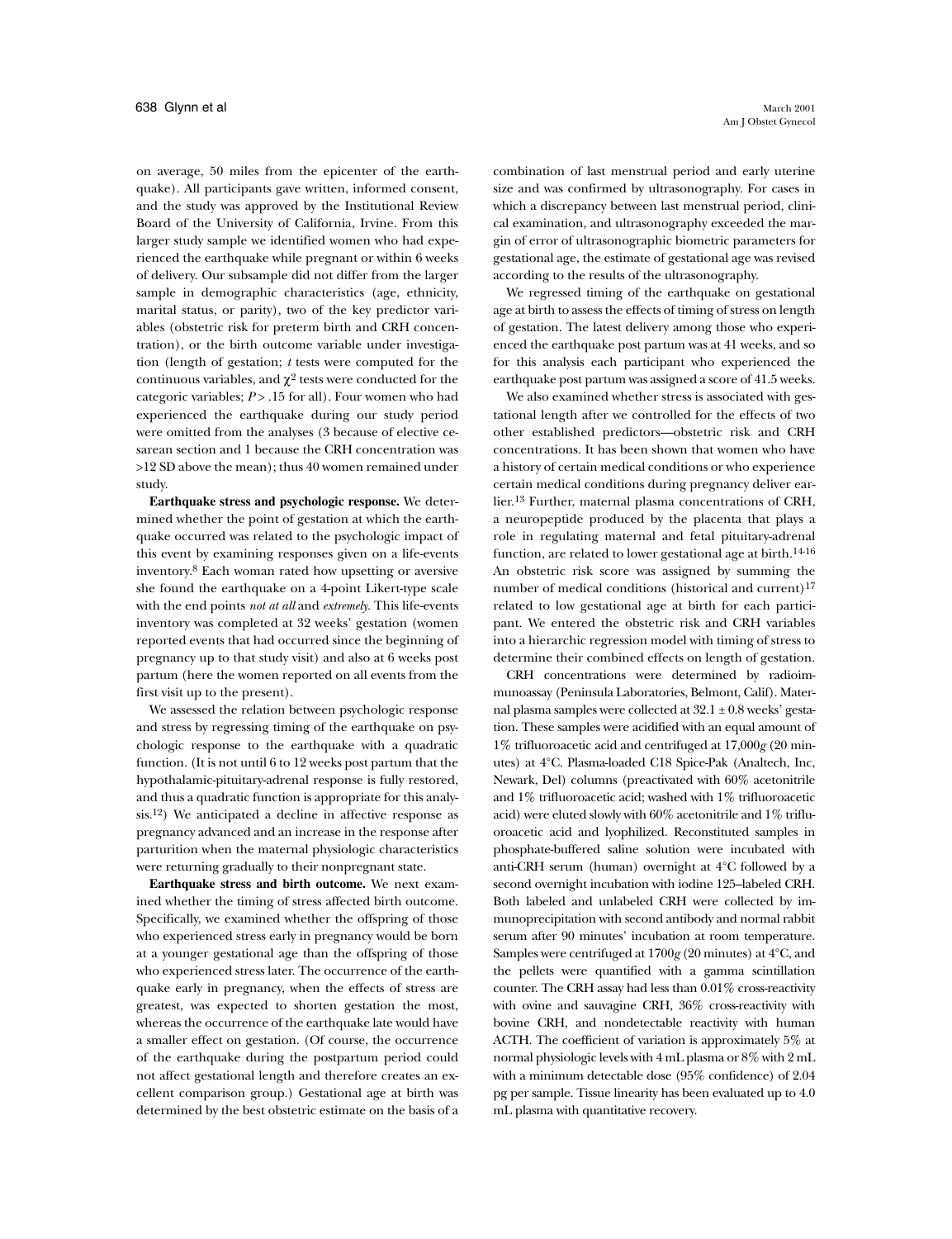

**Fig 1.** Effects of timing of earthquake during pregnancy on affective response. *Bars,* Mean and SE affective response to earthquake for each trimester and postpartum period.

**Assessment of alternate explanations.** We addressed possible alternative explanations for the results with 3 additional sets of analyses. We conducted Pearson correlations and *t* tests to assess whether timing of the earthquake was associated in any systematic way with medical or demographic factors. We also assessed whether any difference in affective responses might be caused by some sort of recall bias by examining the relation between timing of earthquake and length of time before recall. Last, we determined whether any differences in length of gestation as a result of timing of the earthquake might be an effect of the change in expected length of gestation as pregnancy progressed. For this analysis the gestational length of each woman who had experienced the earthquake during pregnancy (11 women had experienced the earthquake post partum, leaving 29 women) was compared with an adjusted comparison mean. This comparison value consisted of the mean gestational length for all women still in the larger sample  $(N = 281)$  at the time that the woman experienced the earthquake. For example, the woman in our sample who experienced the earthquake the earliest during pregnancy was at 5 days' gestation. Because no one had delivered before 5 days, her comparison value included everyone in the larger sample of 281 individuals. Thus her comparison value was the mean gestational length for this entire sample, 39.3 weeks. However, a woman who experienced the earthquake at 38 weeks was only compared with those women in the control sample who had not delivered before 38 weeks. Those women who had delivered after 38 weeks had an average gestational length of 39.8 weeks. We conducted a Wilcoxon signed rank test to compare the earthquake sample gestational lengths with the adjusted comparison values.

#### **Results**

The timing of the earthquake during pregnancy was associated with the magnitude of the ratings of stress (Fig 1;  $r_{\text{quad}}$  = .39; *P* < .05). The earthquake was rated as most stressful if it occurred during the first trimester and least stressful if it occurred during the third trimester (first-trimester mean, 3.40; second-trimester mean, 2.63; third-trimester mean, 2.38). The ratings for the postpartum period (mean, 3.27) were similar to those for the first trimester. This pattern of responses indicates that advancing pregnancy may attenuate the psychologic effects of acute stress.

The results also indicate that timing of the earthquake was related to gestational age at birth: Stress experienced early in pregnancy was associated with shorter gestation (Fig 2; first-trimester mean, 38.06 weeks; secondtrimester mean, 38.69 weeks; third-trimester mean, 38.99 weeks). Women who did not experience the earthquake during pregnancy had the longest mean gestational length (39.50 weeks). The regression analysis confirms the importance of the timing of stress in determining length of gestation ( $r = .35; P < .05$ ).

Obstetric risk and CRH concentration accounted for 24% of the variance in gestational age at birth. Adding our timing of stress variable into the equation significantly increased the amount of variance the model accounted for to 41% ( $\Delta R^2$  = .17; *P* < .01; obstetric risk β [standardized coefficient] = –.44, *P* < .01; CRH β = –.34, *P* < .05; timing of earthquake  $\beta = .44, P < .01$ ). The timing of stress predicted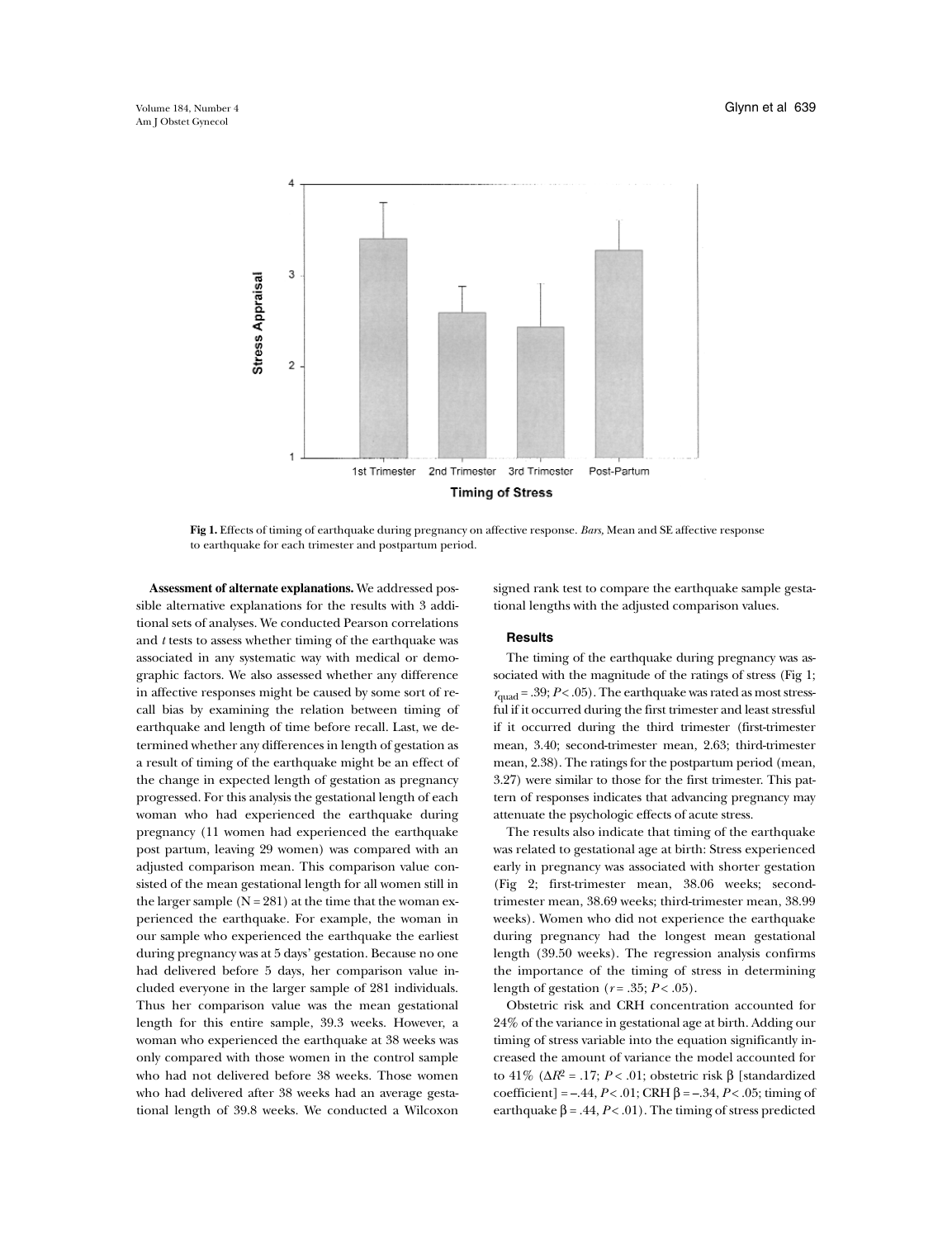

**Fig 2.** Effects of timing of earthquake on length of gestation. *Bars,* Mean and SE of gestational length for each trimester and postpartum period.

**Table I.** Mean gestational lengths for earthquake group and adjusted comparison mean expectancies (collapsed over trimester)

|                        | Mean gestational length (wk) |                  |                 |
|------------------------|------------------------------|------------------|-----------------|
| Group                  | First trimester              | Second trimester | Third trimester |
| Earthquake<br>Expected | 38.06<br>39.29               | 38.69<br>39.29   | 38.99<br>39.45  |

gestational age at birth after we adjusted for the effects of obstetric risk and CRH concentrations.

**Assessment of alternative explanations.** It is not likely that the relation between the timing of earthquake and the psychologic response or length of gestation is caused by demographic or medical factors. There was no relation between timing of earthquake and maternal age, ethnicity, marital status, or parity (Pearson correlations were computed for the continuous variables, and *t* tests were conducted for the categoric variables; *P* > .11 for all).

It is also unlikely that the affective response findings are the result of some sort of recall bias associated with the length of time between the earthquake and the self-report. Participants were divided into 4 groups determined by the stage of pregnancy at which the earthquake occurred (each of the trimesters and post partum). Whereas the groups did differ systematically in the length of time before recall, the pattern of means was not consistent with a recall bias explanation (first trimester, 164 days; second trimester, 100 days; third trimester, 36 days; post partum, 32 days).

As pregnancy progresses, the probability that a woman will deliver at term increases. However, the small effect associated with this change in expected length of gestation across pregnancy did not account for the earthquake timing and gestational length finding (and could not account for the earthquake timing and affective response finding). To illustrate the potential ramifications of this change in expectancy on our finding, consider that a pregnancy at 6 weeks has a lower probability of continuing to term than a pregnancy that has already reached 39 weeks. On the basis of this "expectancy factor" alone, the later that the earthquake occurs during pregnancy, the longer the gestational length should be. Thus both this "expectancy factor" and the putative changes in "vulnerability" to stress predict that stress early in pregnancy will be related to shorter gestations. We can eliminate the effects of "expectancy" by comparing the gestational lengths in our earthquake sample with appropriately adjusted expected lengths of gestation. For each woman who experienced the earthquake during pregnancy  $(n = 29)$ , we calculated a comparison gestational length by taking the average length of gestation for individuals still in the larger sample  $(N = 281)$  at the same time point.

The gestational lengths in the earthquake group were shorter than those in the comparison group (Table I; Wilcoxon signed rank test; n = 29; T = 121; *P* < .05). These data indicate that the observed effect that stress early in pregnancy has a greater impact on gestational length cannot be attributed only to the change in expected length of gestation. Instead, it seems that a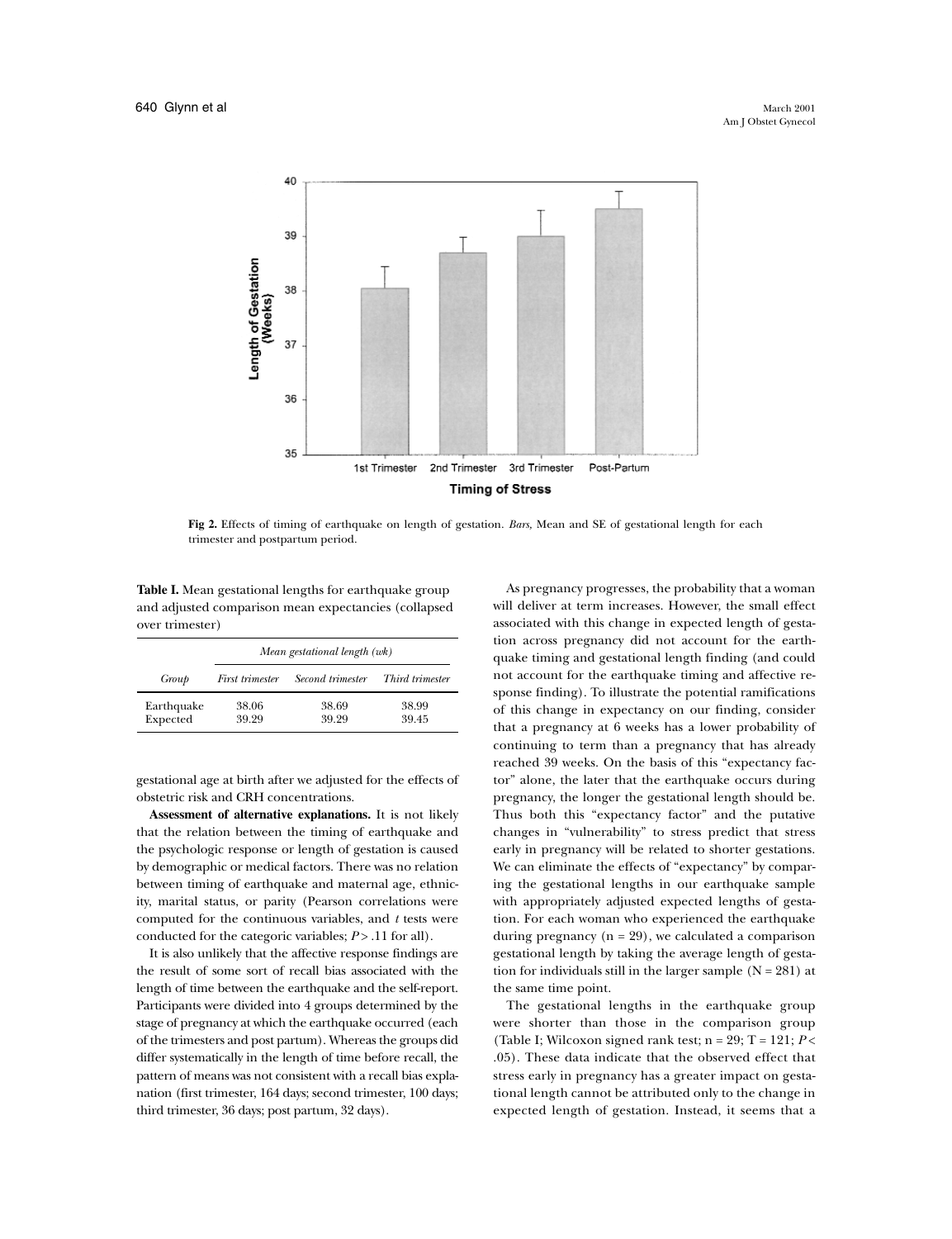change in vulnerability to stress accounts for the effect on gestational length.

#### **Comment**

These data are the first to suggest that psychologic responses to stress are progressively attenuated throughout pregnancy. Our data are also the first to indicate that the timing of stress during pregnancy may be an important factor in determining gestational age at birth: The effects of stress early in pregnancy are more pronounced than those later in pregnancy.

It is plausible that the dampened response of the hypothalamic-pituitary-adrenal axis and the sympatheticadrenal-medullary system during pregnancy plays a role in the effects of timing of stress on appraisals and gestational length. A diminished hypothalamic-pituitary-adrenal response is observed when the administration of exogenous CRH does not produce a normal ACTH response.3 During pregnancy, elevated levels of hormones such as CRH, ACTH, β-endorphin, and cortisol (among others) may down-regulate the corticotropic system and account for this decreased response.4 Similarly, the reduced activity of the sympathetic-adrenal-medullary axis is reflected by decreased catecholamine and blood pressure responses to stress.6, 7 It is possible that this is caused by exposure of the locus ceruleus and norepinephrine system to elevated free cortisol18 and to pregnancy-induced vascular changes such as diminution of the baroreceptor reflex and increased plasma volume.19 The blunting of the psychologic response to stress as pregnancy advances may be associated with a decreasing capacity for the physiologic stress response and is consistent with theories proposing that emotions are inferred from internal states.<sup>20, 21</sup>

The precise mechanism through which stress affects length of gestation is not known. Several factors have been implicated, ranging from behavior to immune function.22 One possibility is that stress activates a placental clock that controls the length of gestation. Recent evidence suggests that increases in the stress-related placental peptide CRH may be associated with advancement of the placental clock and initiation of early labor and delivery.14-16 Unlike hypothalamic CRH, release of placental CRH is stimulated by cortisol.23 Environmental stress activates the hypothalamic-pituitary-adrenal axis and increases cortisol levels24 and thus has the potential to stimulate placental CRH and advance the placental clock. If stress occurs early in pregnancy, before the hypothalamic-pituitaryadrenal response is dampened, this mechanism may result in a precocious rise in CRH and earlier parturition.

Our findings reinforce the evidence of a relation between stress and pregnancy outcome. Moreover, they are the first to demonstrate that the timing of stress in human pregnancy is important in determining its impact on appraisals and length of gestation. A failure to take into account when the stress happens may result in an underestimation of the relation between stress and pregnancy outcome. A simplistic analysis of the effects of the earthquake on length of gestation, comparing those who experienced the earthquake during pregnancy with those who did not, produced quite different results. The effect of this dichotomous, stress–no stress variable was not statistically significant  $(T = 1.55; P = .13)$ .

It is well established that there are critical periods in the development of the human fetus during which insults and teratogens have particularly devastating consequences. It now appears that there may be a critical period that is related not to fetal but to maternal vulnerability; the earlier the stress during pregnancy, the more profound its effect on the pregnant woman. As pregnancy advances, women become decreasingly sensitive to the effects of stress. This decrease in vulnerability may reflect increasing protection of the mother and fetus from adverse influences during pregnancy.

We thank N. Christenfeld for useful discussion and editorial advice.

#### **REFERENCES**

- 1. Challis JR, Matthews SG, Van Meir C, Ramirez MM. Current topic: the placental corticotropin-releasing hormone axis. Placenta 1995;16:481-502.
- 2. Petraglia FP, Florio P, Nappi C, Genazzi AR. Peptide signaling in human placenta and membranes: autocrine, paracrine and endocrine mechanisms. Endocr Rev 1996;17:156-86.
- 3. Matthews KA, Rodin J. Pregnancy alters blood pressure responses to psychological and physical challenge. Psychophysiology 1992;29:232-40.
- 4. Schulte HM, Weisner D, Allolio B. The corticotropin releasing hormone test in late pregnancy: lack of adrenocorticotropin and cortisol response. Clin Endocrinol 1990;33:99-106.
- 5. Suda T, Iwashita M, Ushiyama T, Tozawa F, Sumitomo T, Nakagami Y, et al. Response to corticotropin-releasing hormone and its bound and free forms in pregnant and nonpregnant women. J Clin Endocrinol Metab 1989;69:38-42.
- 6. Nisell H, Hjemdahl P, Linde B, Lunell NO. Sypmpatho-adrenal and cardiovascular reactivity in pregnancy-induced hypertension. I. Responses to isometric exercise and a cold pressor test. BJOG 1985;92:722-31.
- 7. Barron WM, Mujais SK, Zinaman M, Bravo EL, Lindheimer MD. Plasma catecholamine responses to physiologic stimuli in normal human pregnancy. Am J Obstet Gynecol 1986;154:80-4.
- 8. Lobel M, Dunkel-Schetter C, Scrimshaw SCM. Prenatal maternal stress and prematurity: a prospective study of socioeconomically disadvantaged women. Health Psychol 1992;11:32-40.
- 9. Wadhwa PD, Sandman CA, Porto M, Dunkel-Schetter C, Garite TJ. The association between prenatal stress and infant birth weight and gestational age at birth: a prospective investigation. Am J Obstet Gynecol 1993;169:858-65.
- 10. Kay G, Tarcic N, Poltyrev T, Weinstock M. Prenatal stress depresses immune function in rats. Physiol Behav 1998;63:397-402.
- 11. Schneider ML, Roughton EC, Koehler AJ, Lubach GR. Growth and development following prenatal stress exposure in primates: an examination of ontogenetic vulnerability. Child Dev 1999;70:263-74.
- 12. Magiakou MA, Mastorakos G, Rabin D, Gold PW, Chrousos GP. Hypothalamic corticotropin-releasing hormone suppression during the postpartum period: implications for the increase in psychiatric manifestations at this time. J Clin Endocrinol Metab 1996;81:1912-7.
- 13. Shiono PH, Klebanoff MA. A review of risk scoring for preterm birth. Clin Perinatol 1993;20:107-25.